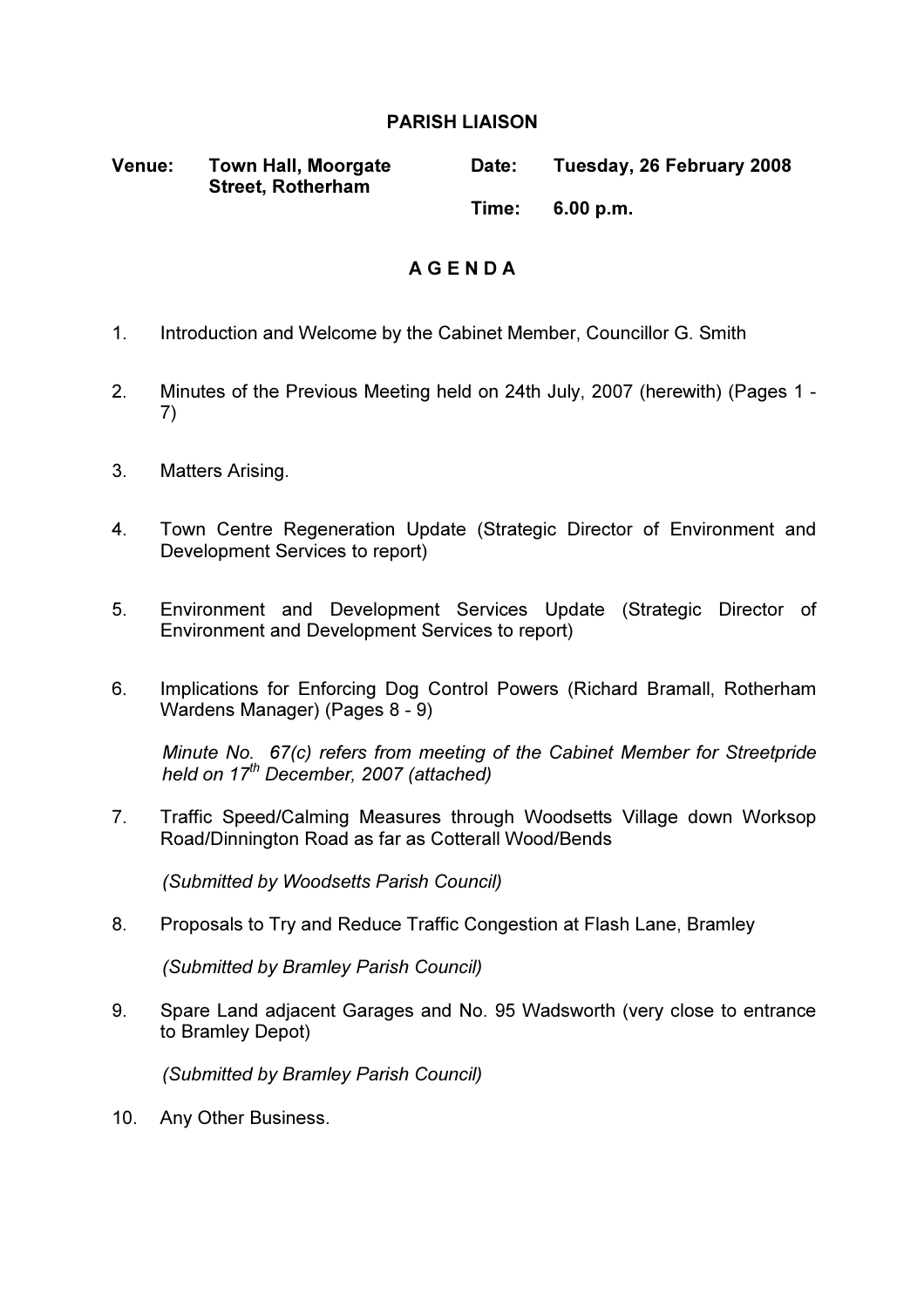

### PARISH LIAISON TUESDAY, 24TH JULY, 2007

Present:- Councillor Gerald Smith, Cabinet Member for Regeneration and Development Services (in the Chair)

Mr. P. Barnes, Anston Parish Council Representative Mr. M. Gazur, Anston Parish Council Representative Ms. S. Thomson, Anston Parish Council Representative Mr. A. Hodkin, Aston Parish Council Representative Mrs. P. Wade, Aston Parish Council Representative Mr. T. Kelsley, Bramley Parish Council Representative Ms. P. Gregory, Brinsworth Parish Council Representative P. Milnes, Brinsworth Parish Council Representative Mr. D. Hughes, Catcliffe Parish Council Representative Mr. D. Kiggin, Hooton Roberts Parish Council Representative Mr. C. Nash-Ruffell, Hooton Roberts Parish Council Representative Mrs. V. Burgess, Ravenfield Parish Council Representative M. Johnson, Ravenfield Parish Council Representative Mr. A. Scholes, Thrybergh Parish Council Representative Mr. C. Pantry, Todwick Parish Council Representative Mr. G. E. Payne, Treeton Parish Council Representative Mr. M. Bradburn, Woodsetts Parish Council Representative Ms. K. Clark, Woodsetts Parish Council Representative Mr. R. Swann, Woodsetts Parish Council Representative

# Also in attendance:-

Karl Battersby, Director of Planning and Transportation Stuart Savage, Senior Engineer, Planning and Transportation Service

#### Apologies were received from:-

Laughton Parish Council Mr. B. Larcombe, Thrybergh Parish Council Representative Wales Parish Council Councillor Pickering, Chairman of the Planning Board Councillor Sangster, Adviser, Regeneration and Development Services

# 25. INTRODUCTION

 The Chairman welcomed everyone to the meeting and explained its purpose, which was to discuss any areas of concern relating to the Planning and Transportation Service.

### 26. MINUTES OF THE PREVIOUS MEETING HELD ON 23RD JANUARY, 2007

The minutes of the meeting held on  $23<sup>rd</sup>$  January, 2007 were agreed as a correct record.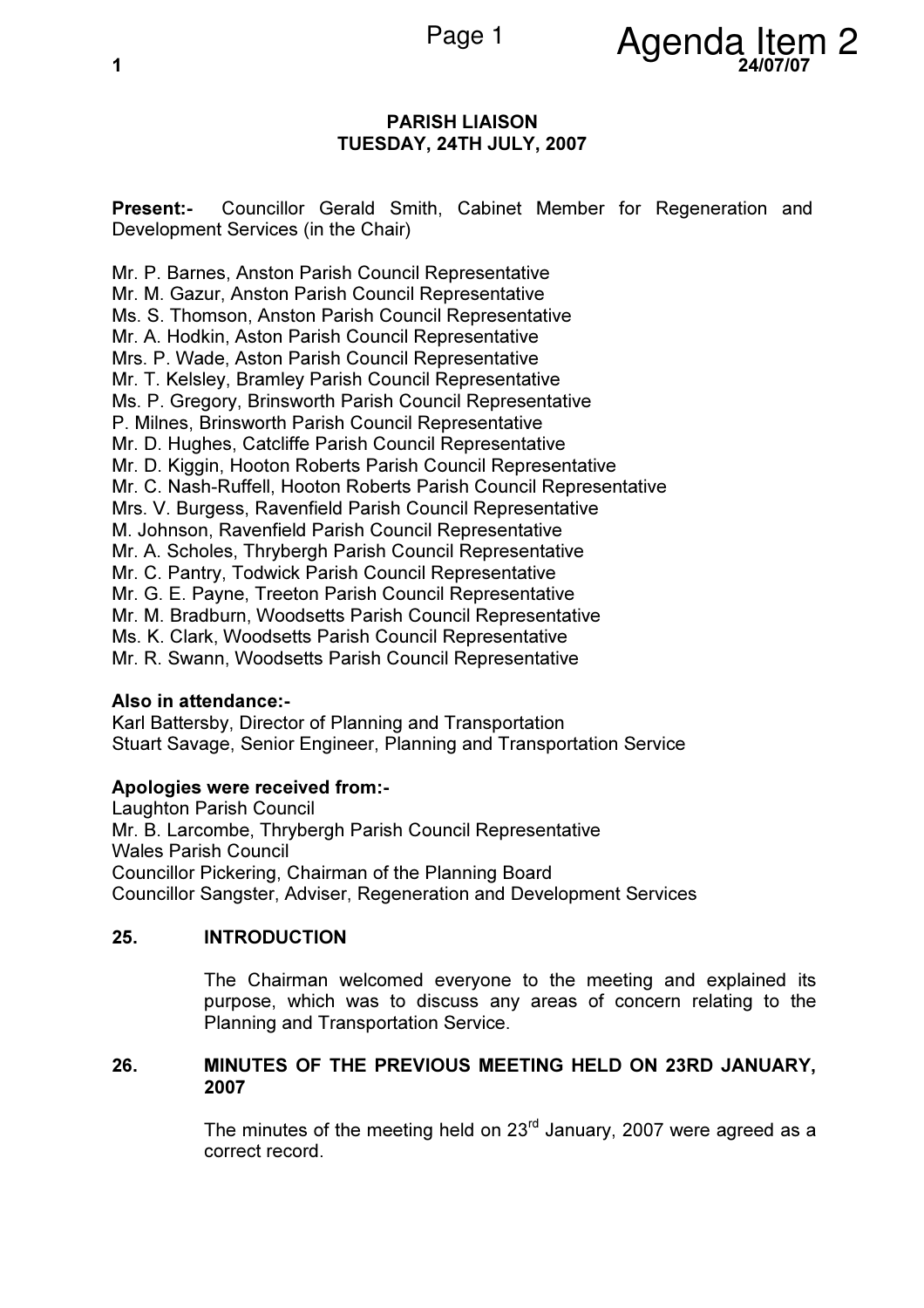# 27. MATTERS ARISING

Minute No. 19 - 4(6)(a)

Karl Battersby, Director Planning and Transportation, reported that a few Parish Councils had taken up his offer to visit to discuss any general planning issues or to do a presentation. He reminded Parish Councils present that this offer still stood should they wish him to attend any of their meetings in the future.

Minute No.  $19 - 4(7)(c)$ 

A visit had been made to Ravenfield Parish Council to discuss various options for improvements to Ravenfield Crossroads. Various proposals had now been considered and this information would be shared with the Parish Council.

Minute No. 20(3)

An update was provided on the available facilities for plastic recycling in Rotherham, background to recycling plastic, what was recyclable and recycling centre locations.

A copy of the full answer would be appended to the minutes and circulated to all Parish Councils.

Minute No. 20(4)

An update was provided on the contribution of derelict properties to the new dwelling figure, which was set in the Regional Spatial Strategy. The Regional Spatial Strategy figures took account of clearance and vacancy rates. The annual contribution from a reduction in the vacancy rate for Rotherham was set at zero as the local vacancy rate was below the 3.5% Regional Spatial Strategy target for vacant properties (Rotherham vacancy rate at 2006 was 2.6% - Regional AMR 2006). As it was difficult to eliminate these factors in the long term, the gross figures given in the Regional Spatial Strategy were indicative. The net figures were the building target that Rotherham had to meet. Current net figures in the Draft Regional Spatial Strategy were 750 dwellings per annum for 2004- 11 and 20011-16, 950 dwellings per annum for the period 2004-21. These figures were subject to change in the Proposed Changes to Regional Spatial Strategy, expected in September, 2007. Rotherham's Local Development Framework would apportion the final Regional Spatial Strategy new dwelling requirement to identified growth areas in the borough in line with a sustainable settlement hierarchy.

Minute No. 21(a)

Discussions had take place and a response had been copied to the Chairman of the Parish Council regarding the provision of a footpath.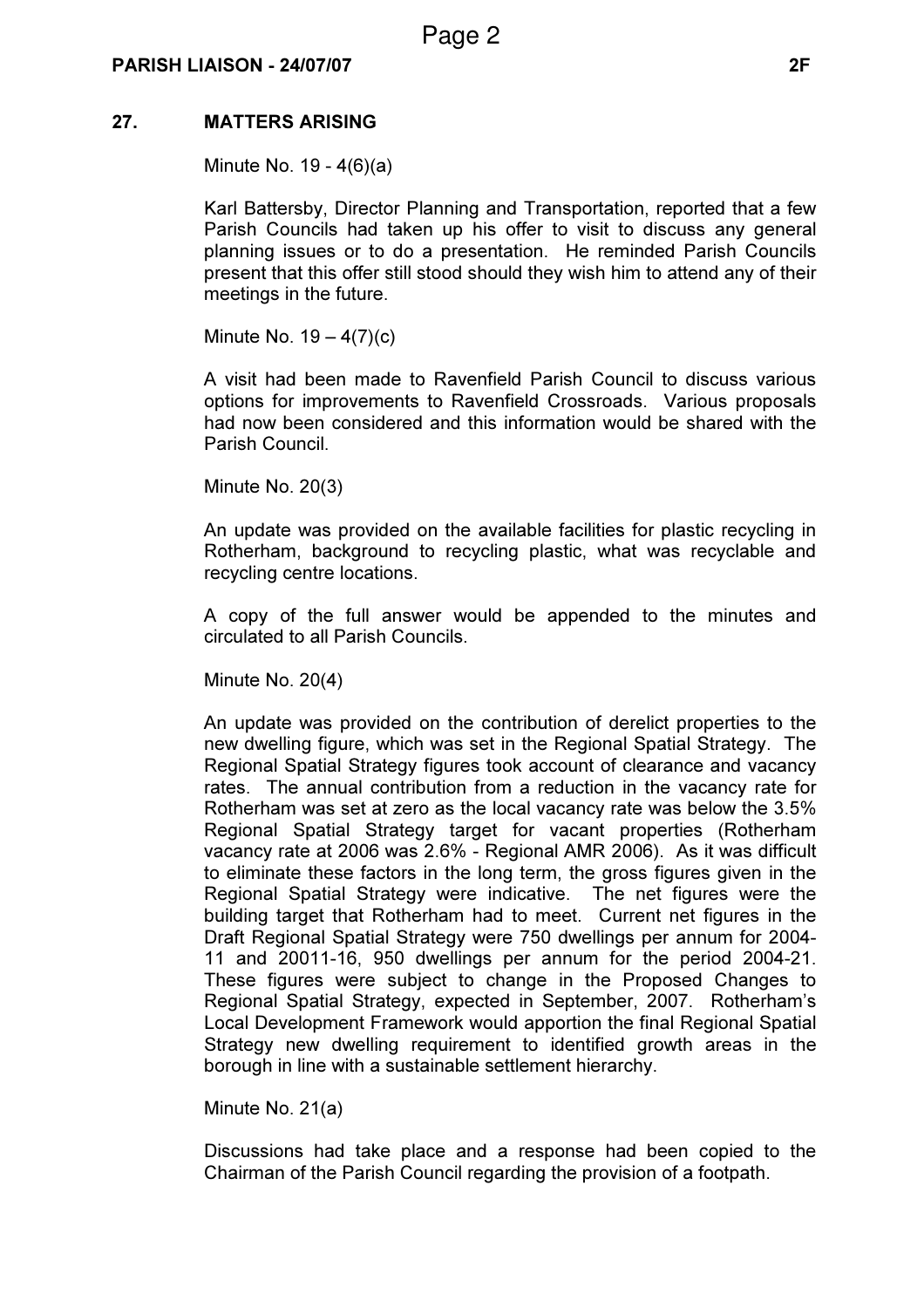In summary, the provision of a footpath was unacceptable for the numbers of people that used it and the significant amount of money required to bring it up to acceptable standards. A footpath in this location did not demonstrate value for money.

Whilst it was acknowledged the recent weather had attributed to the damage to the road surface along this stretch, there was another access point to the cemetery further along the A57.

A representative from Anston Parish Council asked if the housing development in this locality could contribute to the pavement via a Section 106 agreement as vehicles may pass down this road to get to the new development.

The Director of Planning and Transportation agreed to take back these suggestions and consider the requests further.

With regards to the speed limits through villages, a representative from Todwick Parish Council asked what action was being taken to reduce speeds and prevent accidents.

The Transportation representative confirmed that the national speed limit on the A57 had been reduced to 50 mph and a review of all "A" and "B" class roads would take place over the next two to three years.

The Director of Planning and Transportation confirmed that national guidance had been received to review all speed limits rather than reactions to individual circumstances.

Minute No. 22

The Director of Planning and Transportation was not in receipt of any training suggestions, but welcomed any topics. It was suggested that training for Planning Board Members and Parish Councils be kept separate to the Area Assemblies, as often the Area Assemblies were used as a consultation tool.

In addition, a Completed Developments Tour was to be arranged during September for the Planning Board to consider completed developments and view in their localities. Any developments that Parish Councils thought were positive or negative could be added to the list for visiting.

# 28. ROTHERHAM TOWN CENTRE RENAISSANCE UPDATE

 The Director of Planning and Transportation, gave a presentation on Rotherham Town Centre Renaissance which drew specific attention to:-

- Town Centre Goals.
- Ten Goals Underpin:-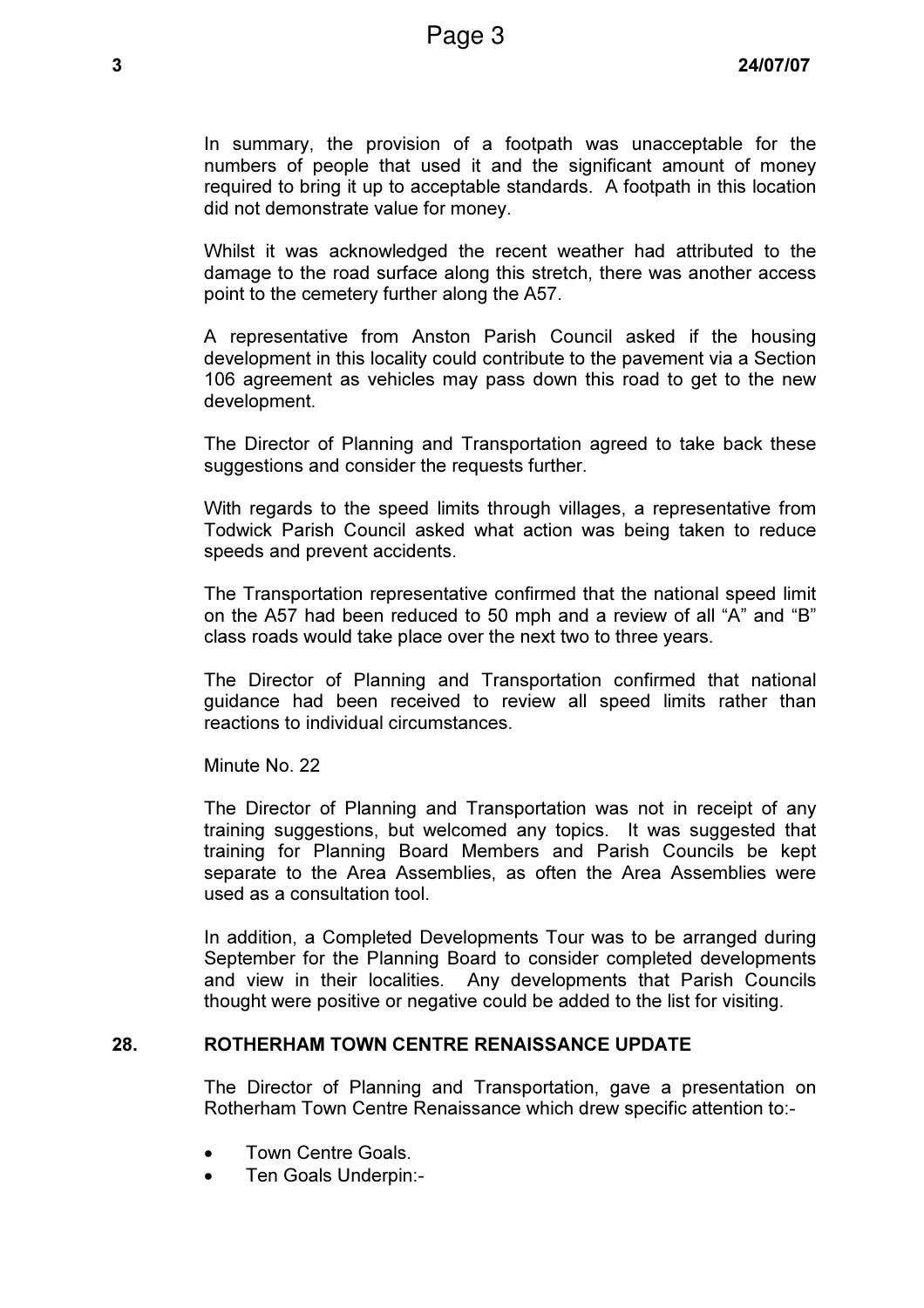- ❖ River/Canal.
- ❖ Accessibility to Good Housing Stock in the Town Centre.<br>❖ Network of Parks/Green Spaces Landscape
- Network of Parks/Green Spaces Landscape.
- ❖ Public Transport Network.
- Centenary Way.
- Forge Island,
- ❖ New Civic Focus.
- ❖ Best for Rotherham.
- Community Access to Health, Education and Social Wellbeing.
- Dynamic Local Economy.
- Lot 1 Guest/Chrimes Development.
- The Site Guest/Chrimes.
- Statistics.
- Civic Quarter Development Timings.
- Strategic Brief R.M.B.C.
- Site Layout.
- Massing Model.
- Local Design Influence.
- Aspirations New Civic Space.
- Precedents.
- Civic Quarter Development Summary.
- Express Parks Lots 2 and 3.
- Site 1 Walker Place.
- Site 2 Drummond Street Car Park.
- Site 3 Covered Market.
- Site 6 Crinoline House.
- Site 7 Forge Island.
- Site 8 Bailey House.
- Site 12 Town Hall.
- Phase 1, 2 and 3.
- Westgate Demonstrator Project.
- Westgate Demonstrator Public Realm.
- Townscape Heritage Initiative.
- Three Cranes Plaza.
- Templeborough to Rotherham Flood Alleviation Scheme.
- Acquisitions.
- Living Over The Shops.
- New Projects.
- Public Realm Strategy.
- Transport Strategy.
- Core Measures currently being remodelled in detail.
- Railway Station Proposals.
- Bus Station Proposals.

A question and answer session ensued and the following issues were clarified:-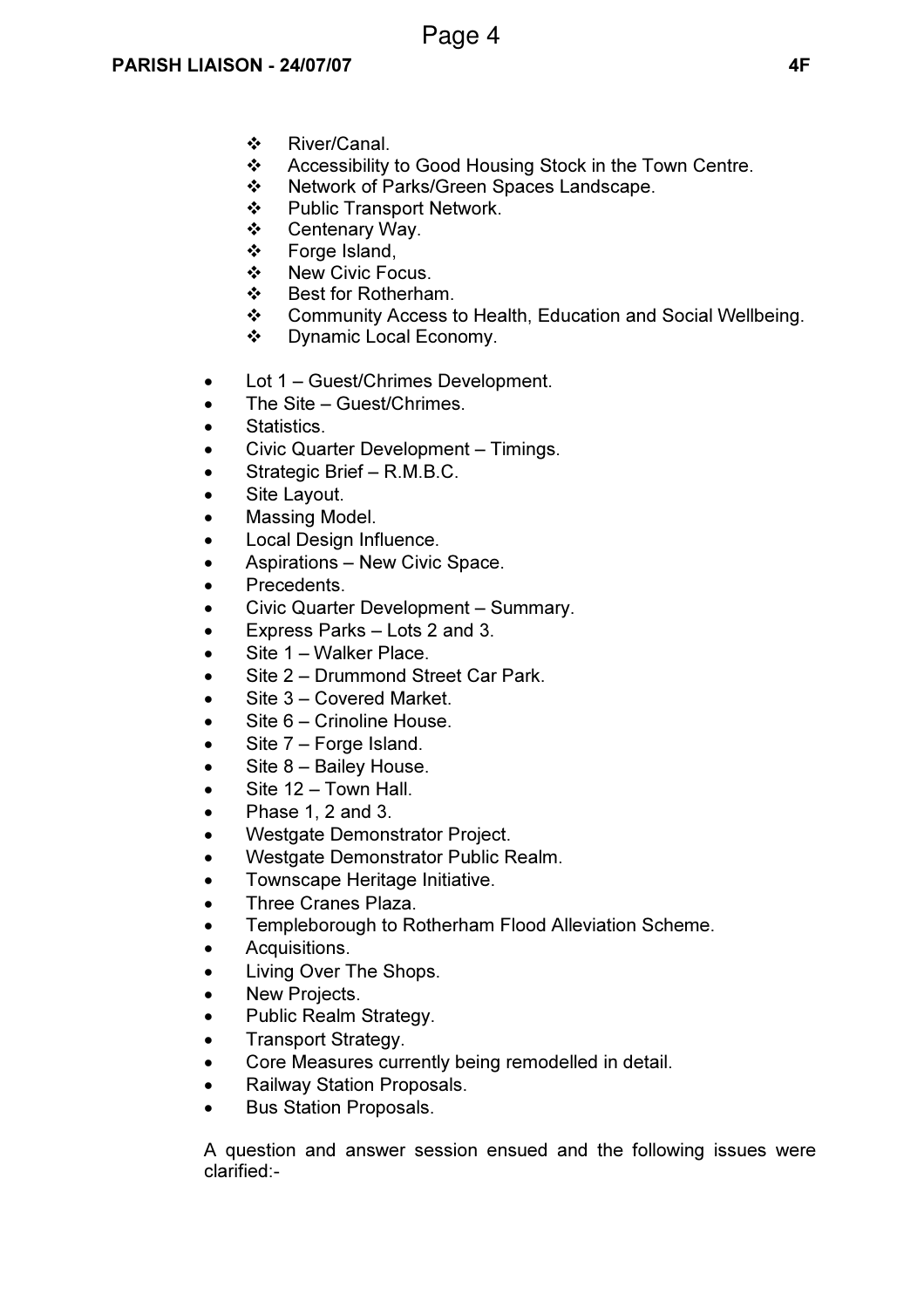- Car Parking Provision for the Town Centre.
- Relationship with Tesco and how on board they were with the proposals.
- Whether the latest floods had impacted on the plans.
- Inclusion of Wellgate's high retail area in the plans for the town centre.
- Plans for the old Cinema on Doncaster Gate.
- Finance for the plans and confidence to bring these schemes to fruition.
- Improvements to the town centre and the impact this may have on surrounding districts.

Agreed:- That Karl Battersby, Director of Planning and Transportation, be thanked for his very informative presentation.

### 29. LOCAL ISSUES REPORTED BY PARISH AND TOWN COUNCILS

 Discussion took place on the following local issues, which were reported by representatives of the Parish and Town Councils:-

(a) What action is the Highway Authority able to take to cure the problems of traffic congestion and poor air quality on the A631 Bawtry Road between the M18 Junction at Hellaby, through Bramley and the bus lane at Wickersley, to the Wickersley Tanyard area?

 The Director of Planning and Transportation was unable to provide a quick fix to this problem as the area was not designated an air management watch area.

 In terms of the traffic congestion, there would be some work undertaken on the M18 motorway roundabout, which would improve flow and congestion in this hotspot. In addition, the A631 was a quality bus corridor which encouraged motorists to leave their cars and to use public transport.

(b) The Parish Council are concerned about road safety and speed issues throughout the villages of Woodsetts and Dinnington and wondered what the Council and the Police could do about any speed restrictions.

 The Parish Council were very concerned about vehicle speeds as the 30 mph recommended speed limit was being ignored.

 The Transportation Representative confirmed that the Council did have a budget for the introduction of road safety schemes and took into account the accident records in particular hotspots. Therefore, Woodsetts was not highlighted as having cause for concern.

It was pointed out that there were probably accidents occurring that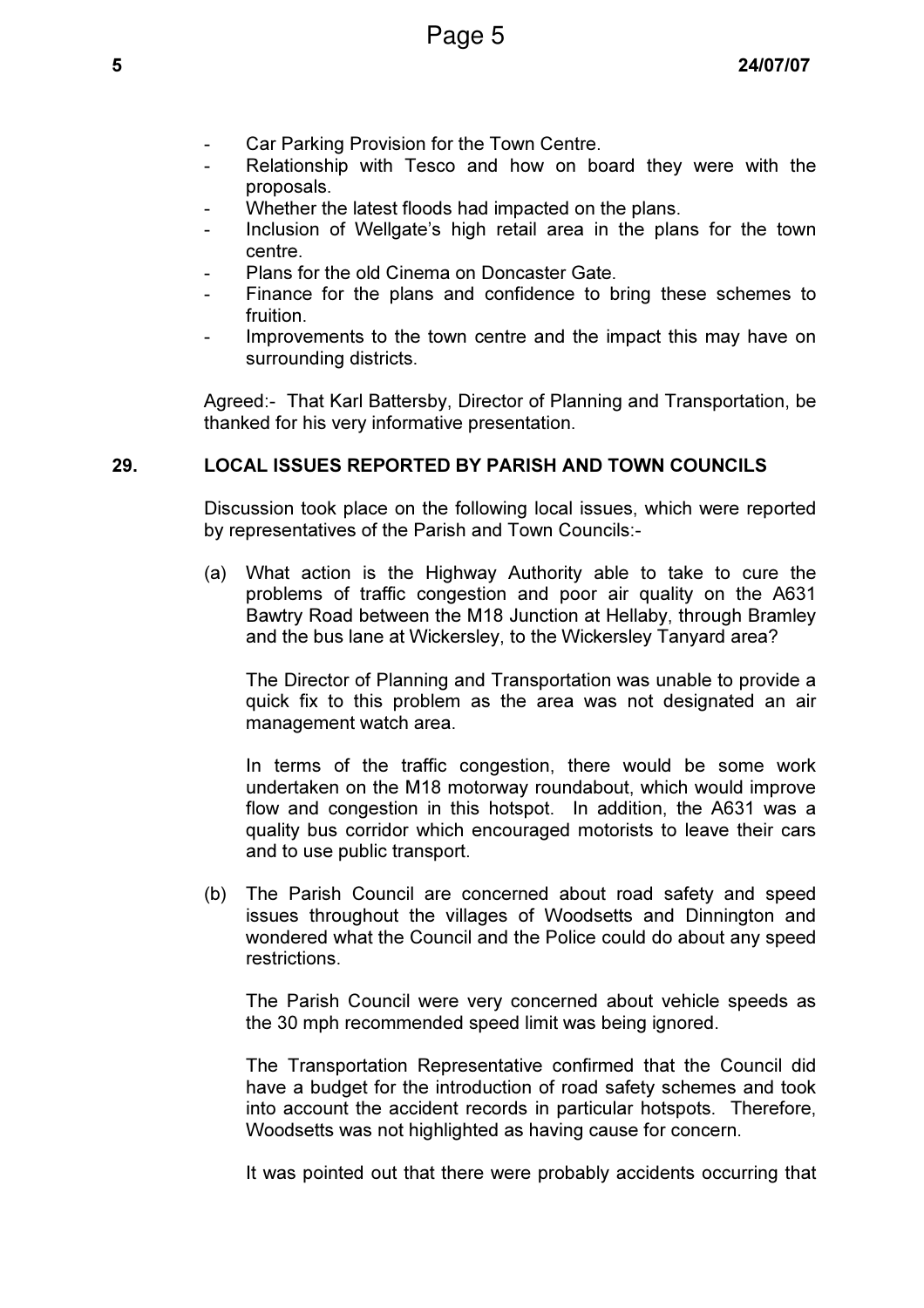went unreported and the need for informing the Police and the Council when any such incident occurred was emphasised.

 It was suggested that if the concerns were significant then a request should be resubmitted for a pedestrian crossing given that the route of concern was used when there were incidents on the A57.

(c) There are increasing concerns about the company, Arkwrights, between Gildingwells and Dinnington and the impact this is having on Woodsetts. The company was based in Dinnington, but used H.G.V.'s on the poor road network. The Parish Council were concerned about the effect this was having on Woodsetts and the surrounding villages and believed a notice had been served on the company.

 Woodsetts Parish Council were also concerned that once the new Village Hall was completed and the recreation ground being used, that the safety of users would be in jeopardy with the speeding lorries coming through the village.

 The Transportation Representative was unable to confirm what the notice referred to had been issued for. Liaison would take place with South Yorkshire Police to determine the nature of the notice.

(d) The road from Hill Top and Firsby was full of very large potholes and could only be passable with a four wheeled drive vehicle. The villages of Firsby and Hooton Roberts requested that the road be repaired and resurfaced as soon as possible so residents and emergency services could access the properties.

 The Director of Planning and Transportation agreed to pass this request to his colleagues in Streetpride for a response.

#### 30. ANY OTHER BUSINESS

 (a) A representative from Todwick Parish Council contacted Streetpride and, having listened to their recorded message about recycling, suggested that a message in English be recorded without background noise.

This suggestion would be forwarded onto the relevant service.

(b) A representative from Treeton Parish Council expressed his concern about the proposed works on West Bawtry Road dual carriageway and asked what plans there were to improve the air pollution in this area and around Whiston crossroads.

 The Director of Planning and Transportation could not recall any environmental enhancements to the West Bawtry Road scheme. The intention of the scheme was to improve the road network and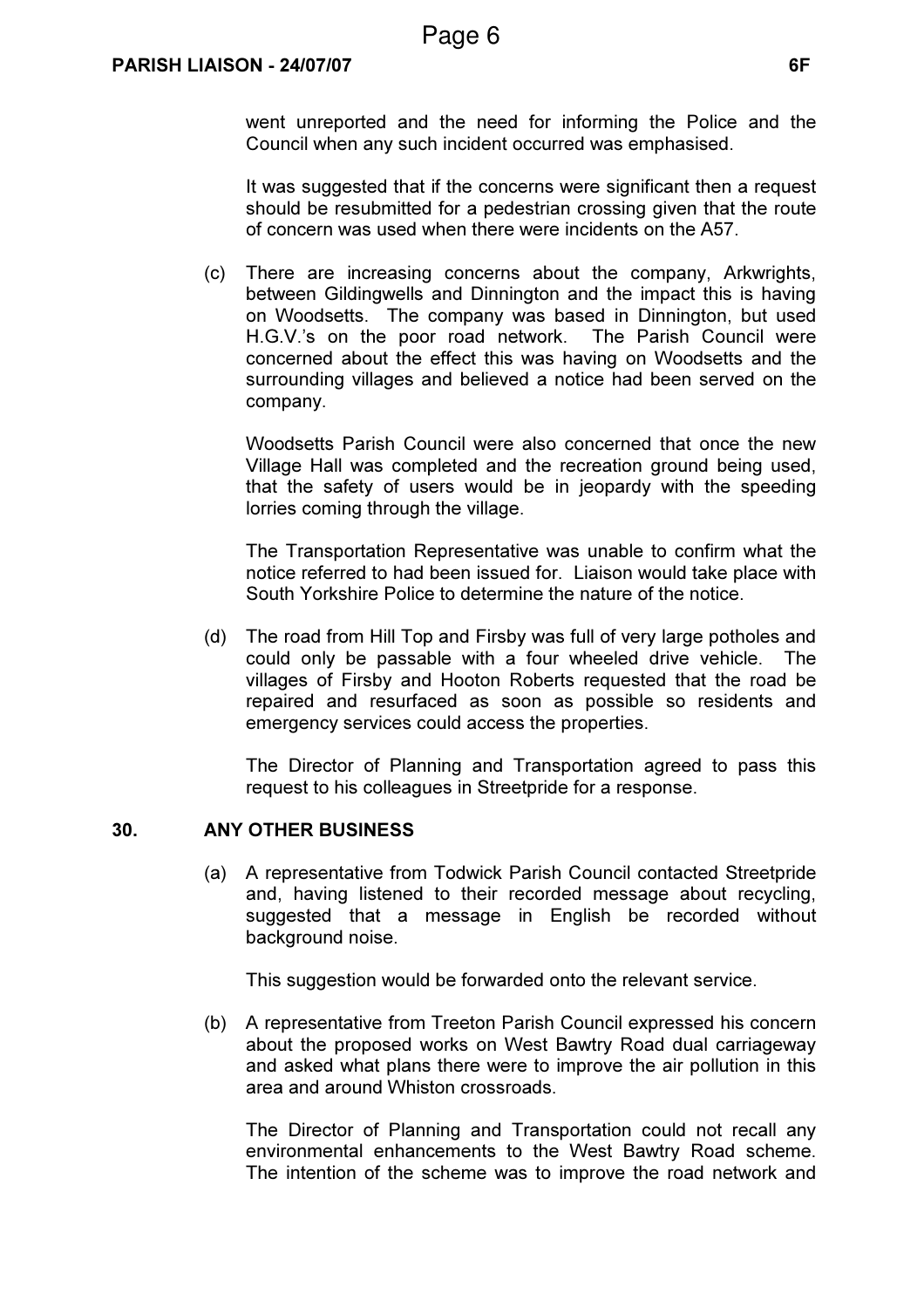make it more accessible to users.

 Any enhancements on this scheme would be fed back to the Parish Council in due course.

# 31. CLOSING REMARKS

 Councillor Smith thanked the Parish Councils' representatives for their attendance and closed the meeting at 7.30 p.m.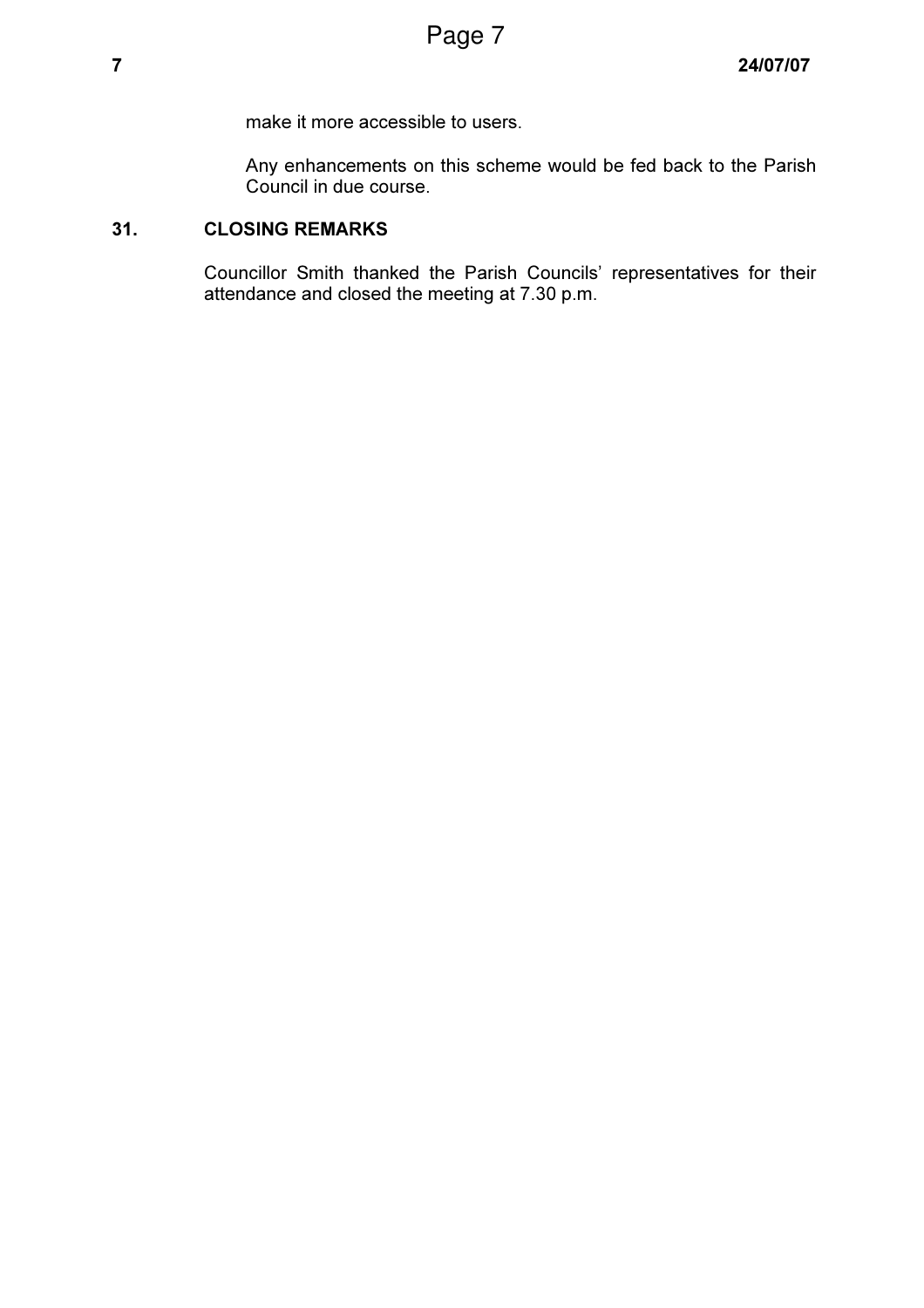Minute No. 67 of the meeting of the Cabinet Member for Streetpride held on 17<sup>th</sup> December, 2007:-

### ENVIRO CRIME STRATEGY - PROGRESS REPORT

Consideration was given to the content of a report which highlights the progress made against the milestones and targets contained within the Enviro-Crime Strategy which was approved by Cabinet on 29th March, 2006. The report was referred for information from the Cabinet Member for Neighbourhoods (Minute No. 138 of November 2007 refers).

The Enviro-Crime Strategy is a major contributor to deliver the priorities of the Community Strategy, Corporate Plan and the objectives of the Local Area Agreement's Safer and Stronger Communities block.

The Enviro-Crime Strategy identifies milestones and targets that will achieve the delivery of the following key aims of the strategy:

(i) To reduce by 10% by April 2009 the percentage of people who view envirocrime to be a problem in their local area

(ii) To enable all communities to widely recognise the quality of their neighbourhood so that by April 2009 there is a 75% level of satisfaction with the cleanliness of their area.

The Strategy represents the Council's holistic approach to enviro-crime, and Action Managers identified for delivery of the targets are from a broad range of disciplines, including the Enviro-Crime Unit, Neighbourhood Enforcement, Rotherham Wardens, Food Health & Safety, Trading Standards, Safer Neighbourhood Team, Waste Management and Streetpride.

Currently of the thirty-three key actions in the Strategy one remains off target but with a recovery plan in place. The action off target is :

To promote reassurance by impact surveys of actions and campaigns in neighbourhoods.

The report submitted set out :-

- the delivery milestones identified within the key actions
- the direction of travel and outcomes demonstrable against a number of key indicators following introduction of the Strategy
- ways in which the Strategy addresses priorities such as Rotherham Safe and other cross cutting themes.

Particular reference was made to areas of enforcement which were being strengthened. Since the start of the Strategy to date over 750 fixed penalty